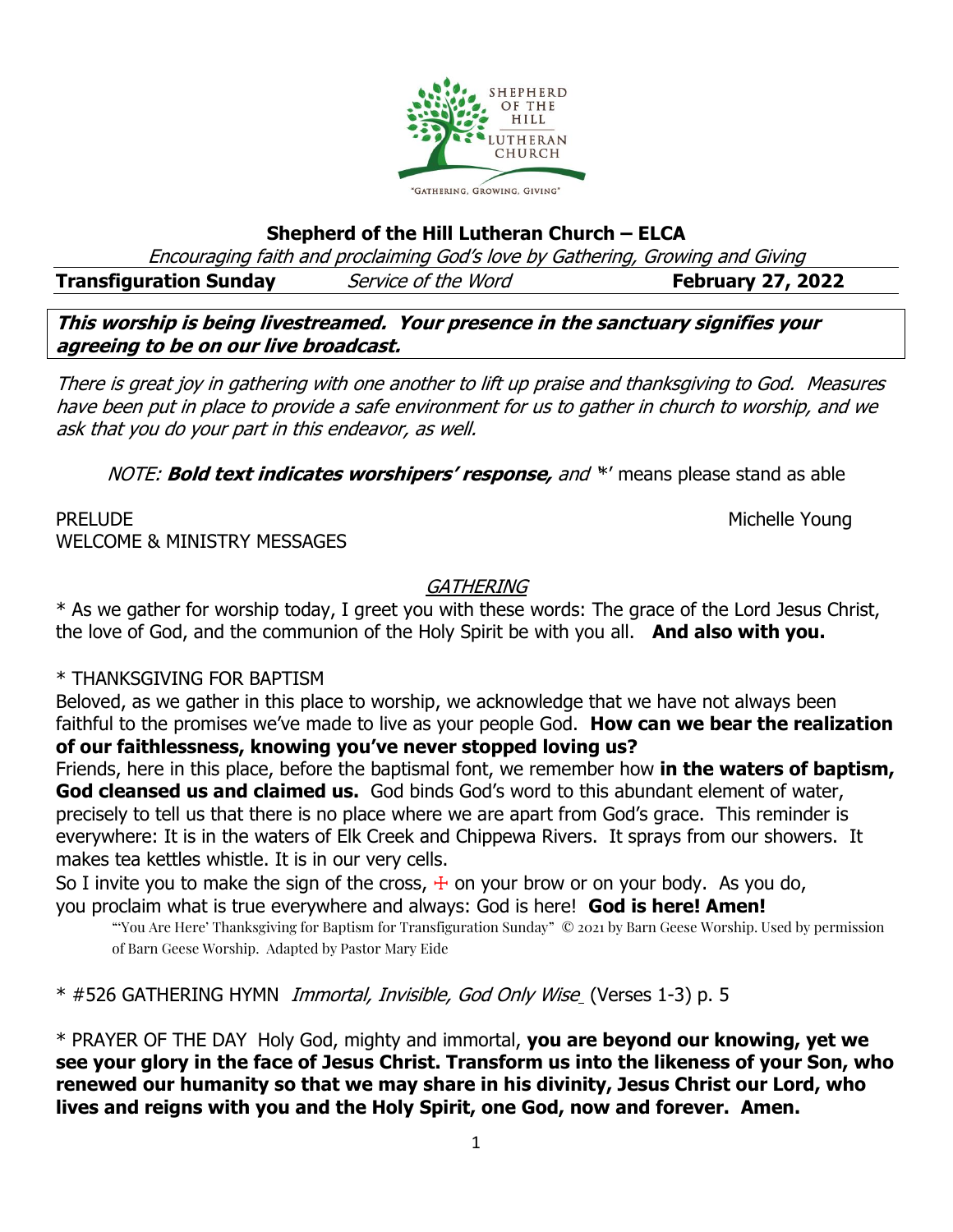#### **GROWING**

Moses' face shone with the reflected glory of God after he received the Ten Commandments on Mount Sinai. The sight caused the Israelites to be afraid, so Moses wore a veil to mask the radiance of God's glory, taking it off when he spoke directly with God. A reading from Exodus, chapter 34.  $29$ Moses came down from Mount Sinai. As he came down from the mountain with the two tablets of the covenant in his hand, Moses did not know that the skin of his face shone because he had been talking with God. <sup>30</sup>When Aaron and all the Israelites saw Moses, the skin of his face was shining, and they were afraid to come near him.  $31$ But Moses called to them; and Aaron and all the leaders of the congregation returned to him, and Moses spoke with them. <sup>32</sup>Afterward all the Israelites came near, and he gave them in commandment all that the Lorp had spoken with him on Mount Sinai. 33When Moses had finished speaking with them, he put a veil on his face; <sup>34</sup>but whenever Moses went in before the LORD to speak with him, he would take the veil off, until he came out; and when he came out, and told the Israelites what he had been commanded,  $35$  the Israelites would see the face of Moses, that the skin of his face was shining; and Moses would put the veil on his face again, until he went in to speak with him. The word of the Lord. **Thanks be to God.**

After Jesus' conversation with his closest disciples about his suffering and death, he provides <sup>a</sup> dazzling foreshadowing of the resurrection. God has chosen a particular place for Jesus' identity to be revealed in a new way. God confirms Jesus' identity, and those disciples present are stunned speechless. After leaving this mountain top experience, Jesus resumes his mission with a demonstration of his power over evil.

The GOSPEL according to LUKE the 9<sup>th</sup> chapter. **All: Glory to you O Lord.** (Jesus told his closest disciples "The Son of Man must undergo great suffering, and be rejected by the elders, chief priests, and scribes, and be killed, and on the third day be raised…and if any want to become my followers, let them deny themselves and take up their cross daily and follow me.) Now about eight days after these sayings, Jesus took with him Peter and John and James, and went up on the mountain to pray. <sup>29</sup>And while he was praying, the appearance of his face changed, and his clothes became dazzling white. <sup>30</sup>Suddenly they saw two men, Moses and Elijah, talking to him. <sup>31</sup>They appeared in glory and were speaking of his departure, which he was about to accomplish at Jerusalem. <sup>32</sup>Now Peter and his companions were weighed down with sleep; but since they had stayed awake, they saw his glory and the two men who stood with him. <sup>33</sup> Just as they were leaving him, Peter said to Jesus, "Master, it is good for us to be here; let us make three dwellings, one for you, one for Moses, and one for Elijah"—not knowing what he said. <sup>34</sup>While he was saying this, a cloud came and overshadowed them; and they were terrified as they entered the cloud. <sup>35</sup>Then from the cloud came a voice that said, "This is my Son, my Chosen; listen to him!" <sup>36</sup>When the voice had spoken, Jesus was found alone. And they kept silent and in those days told no one any of the things they had seen.  $37$ On the next day, when they had come down from the mountain, a great crowd met him.  $38$ Just then a man from the crowd shouted, "Teacher, I beg you to look at my son; he is my only child. <sup>39</sup>Suddenly a spirit seizes him, and all at once he shrieks. It convulses him until he foams at the mouth; it mauls him and will scarcely leave him. <sup>40</sup>I begged your disciples to cast it out, but they could not." <sup>41</sup>Jesus answered, "You faithless and perverse generation, how much longer must I be with you and bear with you? Bring your son here." <sup>42</sup>While he was coming, the demon dashed him to the ground in convulsions. But Jesus rebuked the unclean spirit, healed the boy, and gave him back to his father. <sup>43a</sup>And all were astounded at the greatness of God. This is the gospel of the Lord. **Praise to you, O Christ.**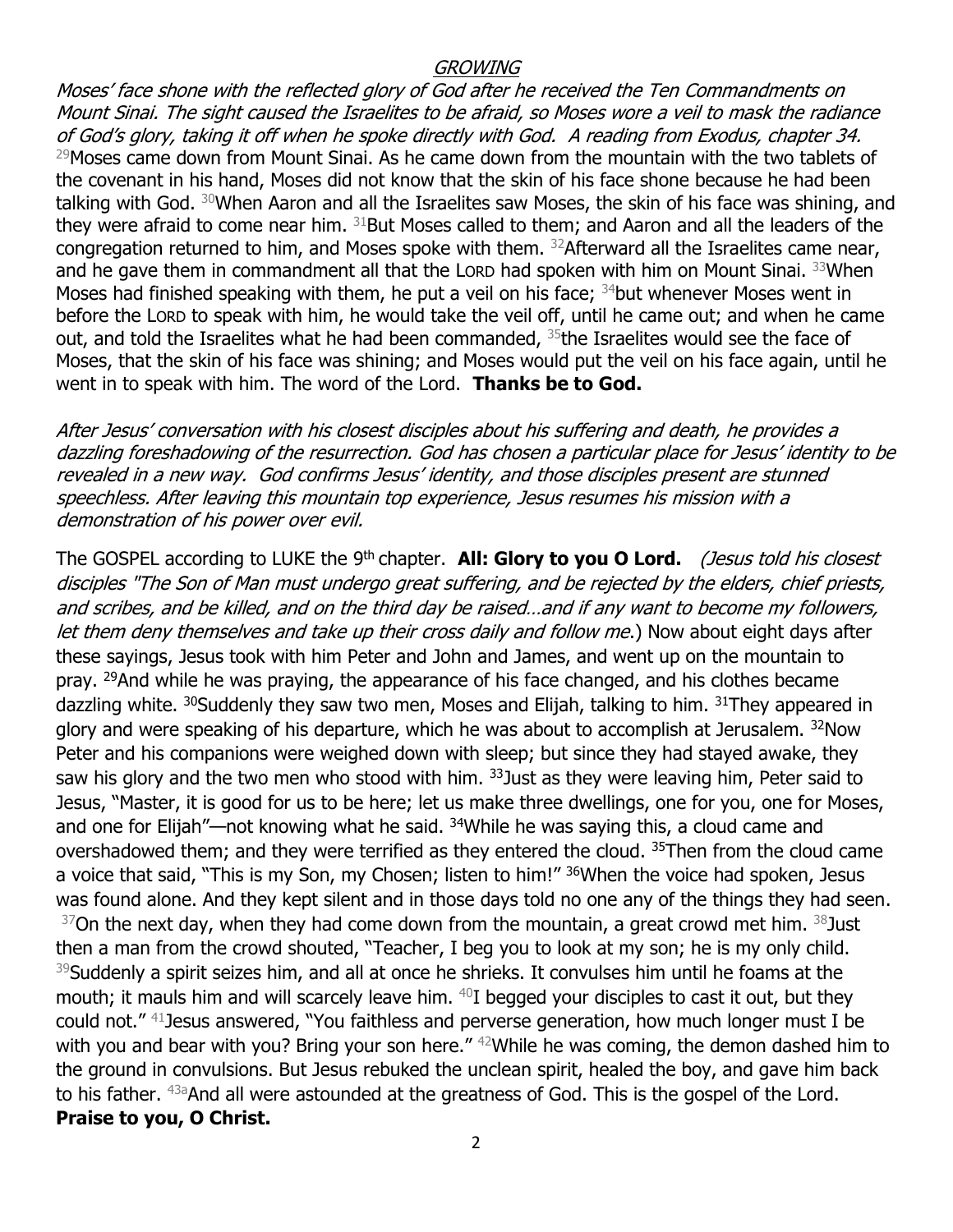### GIVING

# \*THE APOSTLES' CREED (professed together)

**I believe in God, the Father almighty, creator of heaven and earth.**

**I believe in Jesus Christ, his only Son, our Lord. He was conceived by the power of the Holy Spirit and born of the virgin Mary.**

**He suffered under Pontius Pilate, was crucified, died, and was buried. He descended into hell.\* On the third day he rose again. He ascended into heaven, and is seated at the right hand of the Father. He will come again to judge the living and the dead.**

**I believe in the Holy Spirit, the holy catholic Church, the communion of saints, the forgiveness of sins, the resurrection of the body, and the life everlasting. Amen**  $*$ Or, He descended to the dead.

OFFERTORY PRAYER God, **there's nowhere we can go where you aren't already waiting: in the farmyards, schoolyards, health facilities, and in the places where we live and work. Reveal yourself to us now. Please accept the offerings we humbly bring before you, our time, talents and treasures. Amen**.

"'You Are Here' Offering Prayer for Transfiguration Sunday" © 2021 by Barn Geese Worship. Used by permission of Barn Geese Worship. Adapted by Pastor Mary Eide

#### **\*** PRAYERS AND PETITIONS (L: God of grace **All: Hear our prayer.)**

\* LORD'S PRAYERS **Our Father, who art in heaven, hallowed be thy name; thy kingdom come; thy will be done; on earth as it is in heaven. Give us this day our daily bread. And forgive us our trespasses, as we forgive those who trespass against us. And lead us not into temptation; but deliver us from evil. For thine is the kingdom, the power and the glory, for ever and ever. Amen**

\* ANNOUNCEMENTS

\* BLESSING God, who leads you in pathways of right living, who rejoices over you, and who calls you by name, ☩ bless your going out and your coming in, today and forever. **Amen.**

\* Green #518SENDING HYMN "Beautiful Savior" vs. 1-3 p. 7

\* DISMISSAL Go with Christ into a weary world. Share the good news. **Thanks be to God.** \* POSTLUDE Michelle Young

\*\*\*\*\*\*\*\*\*\*\*\*\*\*\*\*\*\*\*\*\*\*\*\*\*\*\*\*\*\*\*\*\*\*\*\*\*\*\*\*\*\*\*\*\*

#### THIS WEEK AT CHURCH AND BEYOND OUR DOORS

| <b>TODAY:</b> | 8:45am<br>10:00am<br>11:00am | <b>Sunday School</b><br><b>Worship</b><br><b>Fellowship Hosted by Rita Lee</b> |
|---------------|------------------------------|--------------------------------------------------------------------------------|
| Monday:       | $6:30$ pm                    | - Church Council Meeting                                                       |
|               | $7:00$ pm                    | - AA meeting                                                                   |
| Tuesday:      | $4-6$ pm                     | - Food Pantry                                                                  |
|               | 7:00pm                       | - Grief Share Zoom (online)                                                    |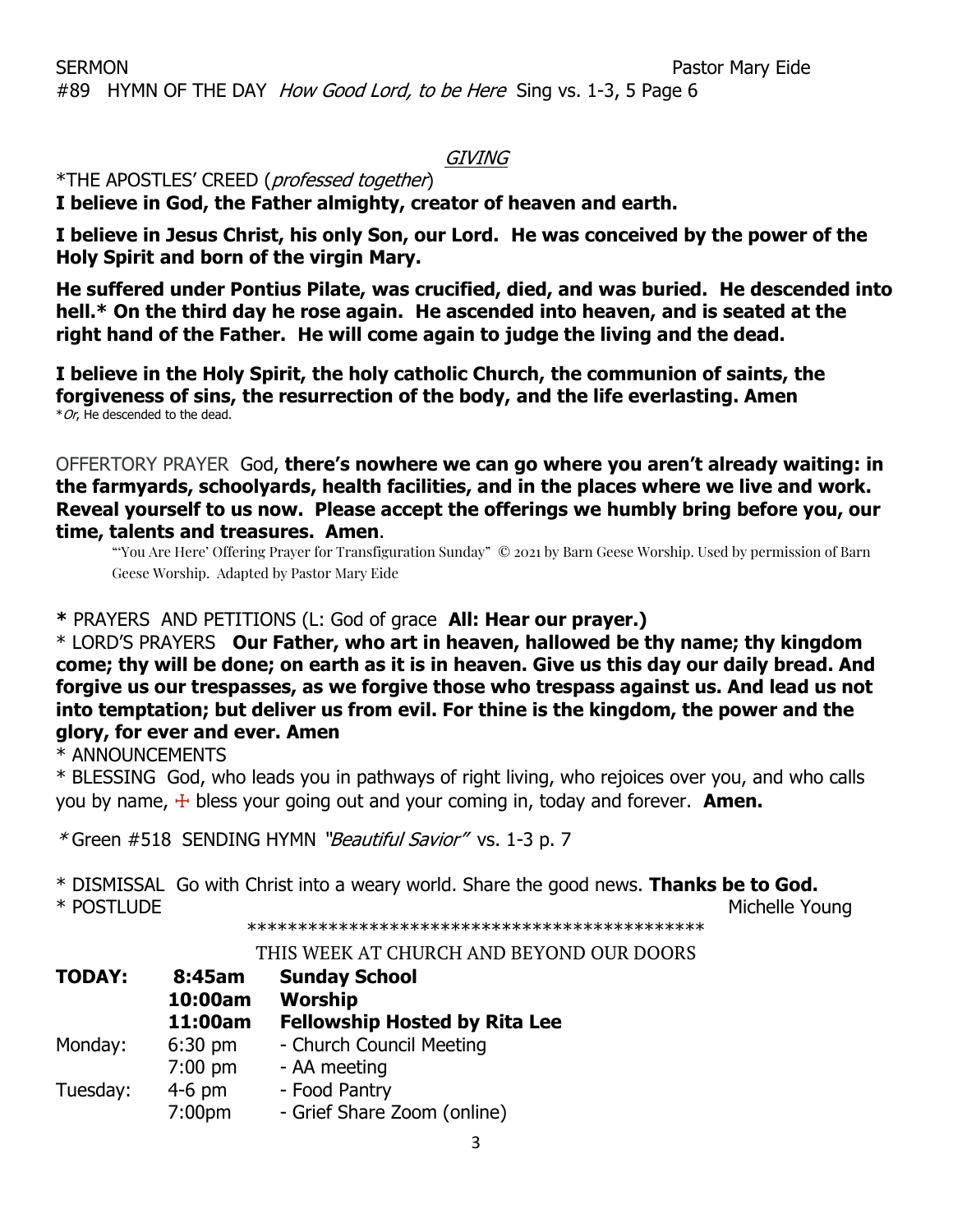Wednesday: 6-6:45pm Soup Supper 7:00pm Ash Wednesday Worship Friday: 10-Noon Food Pantry Sunday: 8:45am Sunday School 10:00am Communion Worship

ASH WEDNESDAY SOUP SUPPER (6PM) AND WORSHIP (7PM) this Wednesday, March 2<sup>nd</sup> Check out the SIGN UP Sheet to find out ways YOU can help make our meal this week and others Wednesdays in Lent.

THE SEASON OF LENT, beyond Ash Wednesday (3/2/22) Wednesdays 3/9, 3/16, 3/23, 3/30, 4/6 6pm Soup; 7pm Holden Evening Prayer Service



Speaking of Lent, **our theme this year is**

DAILY DEVOTIONALS are available for your Lenten Journey, as we reflect on the PLACES where God is present in our lives and around the world.

ADULT BIBLE STUDY beginning **Wednesday, 3/23 at 10am** in the church basement. We are learning about one of the topics Jesus teaches on the most…**the kingdom of God.** The author of this 4-part study, Mark Allan Powell, has a way of explaining the Bible that makes it easier to understand. Copies of the 1<sup>st</sup> and 2<sup>nd</sup> lesson can be found in the Gathering Place at church, or a copy can be emailed/mailed to you. There is also a 12-minute introductory video you can access at the following website for both sessions. <https://www.gathermagazine.org/resources/>

## What about SUMMER CAMP for the kids at Luther Park Bible Camp in

**Chetek?** Check out the SUMMER CAMP Booklets in the Gathering Place by the mailboxes Use Code: **SH50** when you register, and the church will pay 50% of camp costs!!

**Shepherd of the Hill Lutheran Church 207 University Street, Elk Mound, WI 54739** Office Phone: 715-879-5115 Email: [sothlc@sothem.org](mailto:sothlc@sothem.org) Website [www.sothem.org](http://www.sothem.org/) Find us on Facebook, too! Pastor Mary Eide (H) 715-309-4065 [meide@luthersem.edu](mailto:meide@luthersem.edu) Custodian, Terry Stamm 715-379-3728 Sunday School Coordinators: Jaime Folczyk mifolczyk@yahoo.com or Holly Sweeney Financial Secretary: Barb Vadnais [barbvadnais1@gmail.com](mailto:barbvadnais1@gmail.com)

Copyright © 2021 Augsburg Fortress. All rights reserved. Reprinted by permission under Augsburg Fortress Liturgies Annual License #SAS028313.

New Revised Standard Version Bible, Copyright © 1989, Division of Christian Education of the National Council of the Churches of Christ in the United States of America. Used by permission. All rights reserved.

Revised Common Lectionary, Copyright © 1992 Consultation on Common Texts, admin Augsburg Fortress. Used by permission. One License Podcast / Streaming License A-724679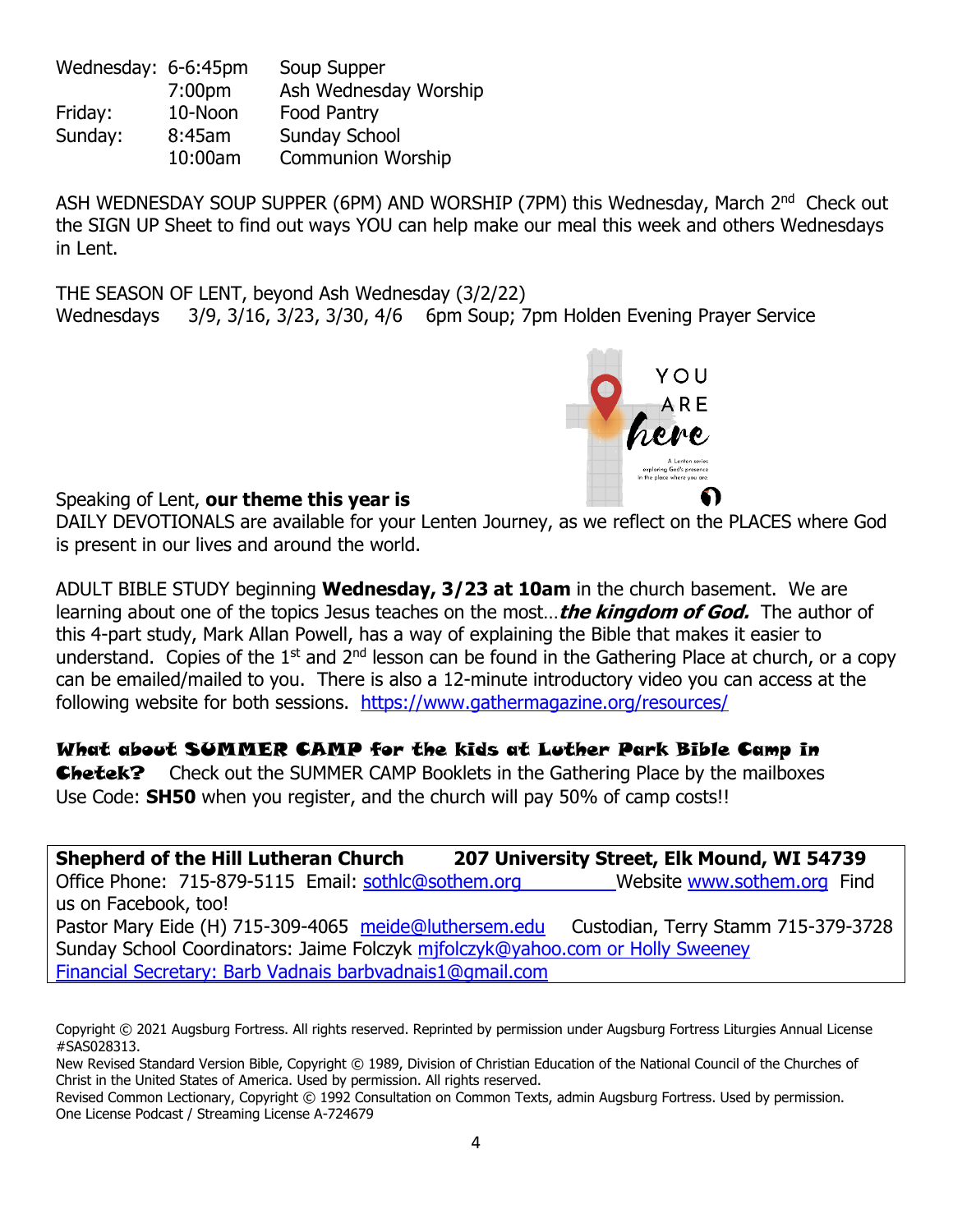

Text: Walter Chalmers Smith, 1824-1908, alt.<br>Music: ST. DENIO, Welsh traditional; arr. John Roberts, 1807-1876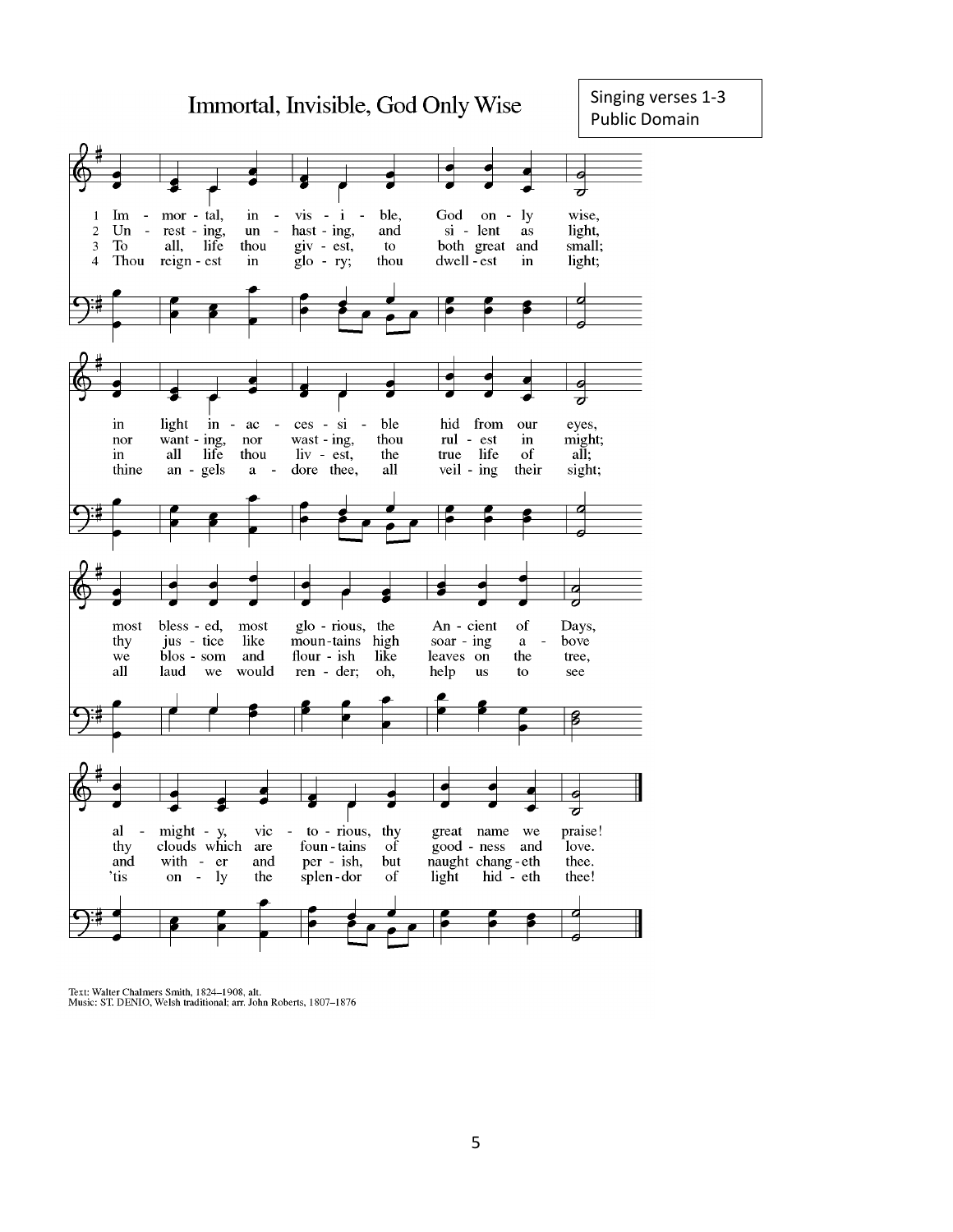

Text: Joseph A. Robinson, 1858-1933, alt.<br>Music: POTSDAM, W. Mercer, The Church Psalter and Hymn Book, 1854